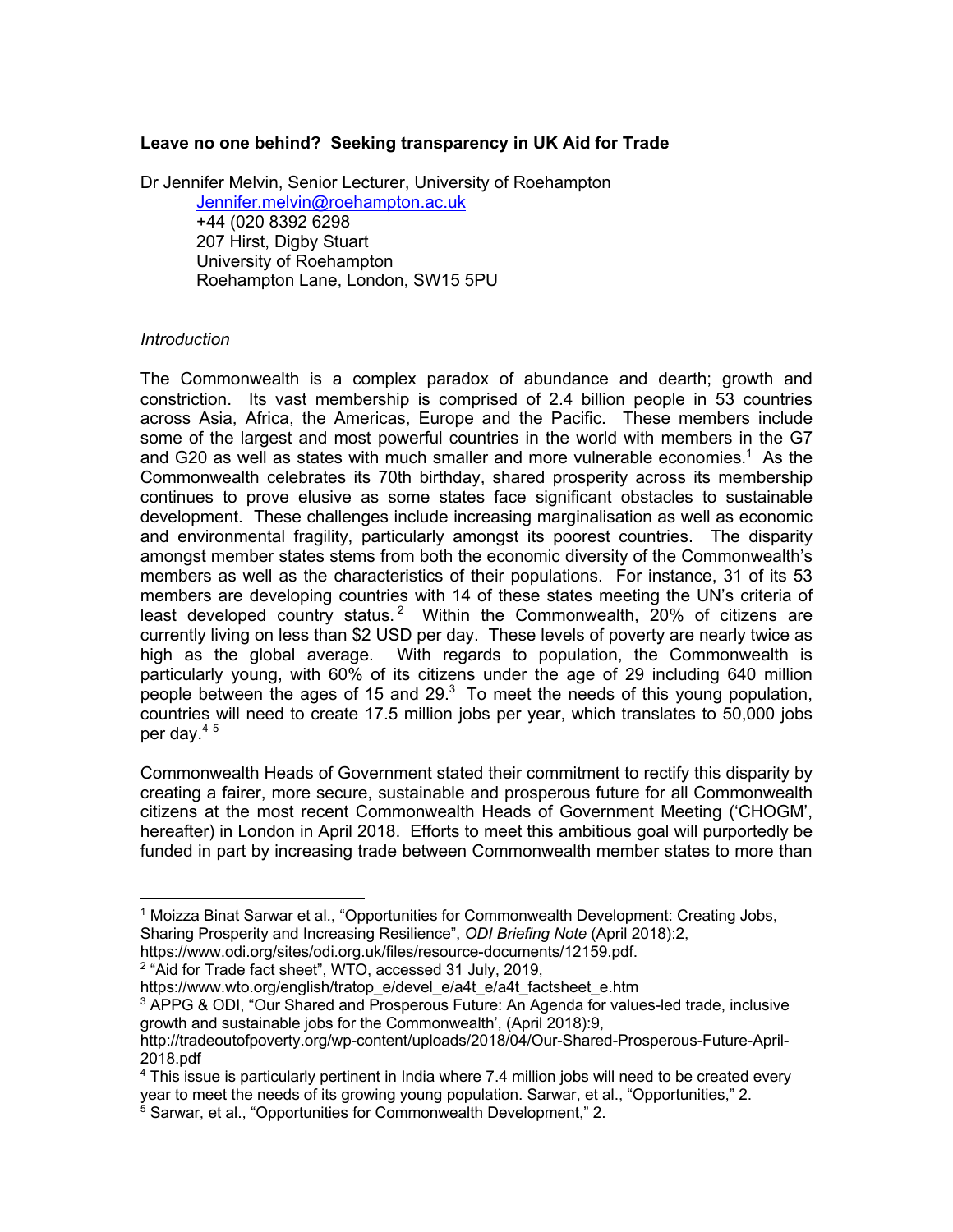\$2 trillion USD by 2030.<sup>6</sup> While there are benefits to intra-Commonwealth cooperation, with trade between two members costing on average 19% less than that with non-Commonwealth states,<sup>7</sup> internal barriers to trade continue to impact developing country members. As such, this paper examines Aid for Trade (AFT), with a particular focus on the UK's Aid for Trade partnerships with Sub-Saharan African countries in the Commonwealth. AFT is a form of Official Development Assistance (ODA) aimed at helping developing and least developed countries to access international markets by building the capacity and infrastructure they need to trade effectively. AFT may also include providing technical and adjustment assistance through grants and concessional loans.<sup>8</sup> These partnerships are highly relevant in the context of SDGs 8 & 17<sup>9</sup> in particular as they seek to enhance capacity-building, reject protectionism, and promote more equitable multilateral trading amongst a wide range of actors. The UK's Aid for Trade programme is a rich area for research given the conflicts and complexities of putting the poorest and most marginalised first while ensuring that aid works for Britain in the uncertainty of the UK's exit from the European Union on 31 October 2019.<sup>10</sup>

## *Methods and Methodology*

This research is informed by semi-structured interviews with members of stakeholder organisations relevant to the Commonwealth, UK government, aid agencies as well as consultants who have worked for development organisations with knowledge of Aid for Trade programming between June and September 2019. The purposive sample includes ten participants based in the UK who have professional expertise and experience in the areas of UK governance, sustainable development, investment in African countries, Aid for Trade, and partnerships within the Commonwealth. Four pilot interviews were completed in June and July 2019 in order to refine the research question and determine the relevance of AFT to development policies and programmes within the UK and Commonwealth. These participants include: a representative of a major Commonwealth organisation, a consultant with experience working with a wide range of international organisations and NGOs focused on development,  $11$  Richard Burge, the former Chief Executive of CWEIC and Mark Napier, the Director of FSD Africa. The

<sup>&</sup>lt;sup>6</sup> "The Ambition", CHOGM 2018, accessed 31 July 2019, chogm2018.org.uk

<sup>7</sup> Max Mendez-Parra, et al., "10 Commonwealth Policy Priorities for Trade and Development", (2017):4, accessed 31 July 2019, https://www.odi.org/sites/odi.org.uk/files/resourcedocuments/11341.pdf.

<sup>8</sup> WTO, "Aid for Trade Factsheet"

 $9$  SDG 8 seeks to "Promote sustained, inclusive and sustainable economic growth, full and productive employment and decent work for all" and lists increasing AFT to developing countries and least developed countries amongst its targets. SDG 17 seeks to "Strengthen the means of implementation and revitalize the global partnership for sustainable development". "Sustainable Development Goals, UN, accessed 31 July 2019, https://sustainabledevelopment.un.org/sdgs. <sup>10</sup> Leaders of the European Union granted former Prime Minister Theresa May a second extension to Article 50 delaying the UK's exit from the EU following her request in April 2019. May requested this extension after the third rejection of her proposed Withdrawal Agreement by UK Parliament on 29 March by 344 votes to 286. The European Council agreed to a six-month extension until 31 October, though the UK may withdraw earlier if the Withdrawal Agreement is ratified. Please see The House of Commons, "Briefing Paper Number 8549," (17 April 2019), https://researchbriefings.parliament.uk/ResearchBriefing/Summary/CBP-8549, for more information the extension process.

 $11$  These two participants have requested the use of pseudonyms in the research.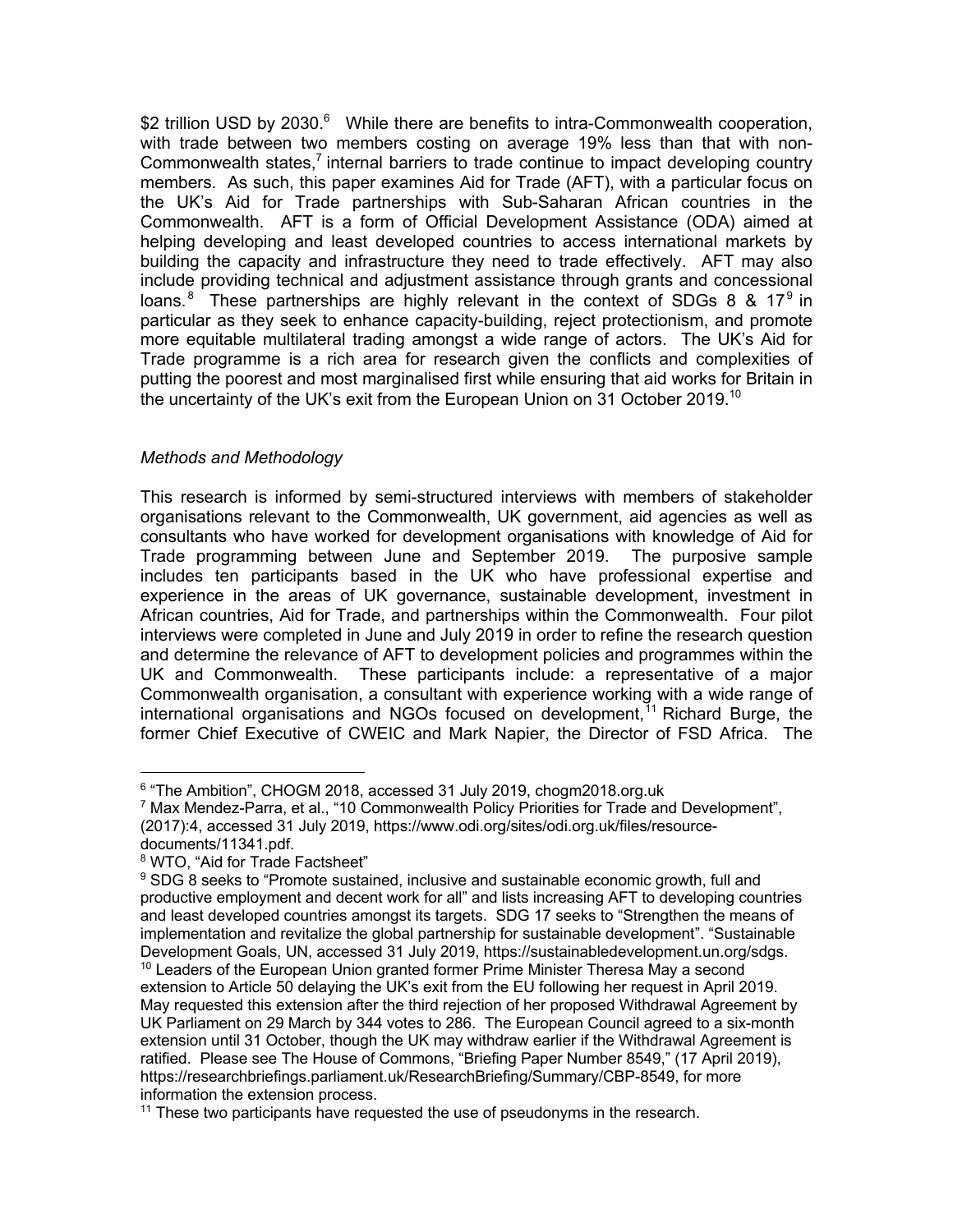interviews were fruitful and demonstrated the relevance and feasibility of the research question and project more generally. They resulted in an expanded collection of primary and secondary sources as well as the recruitment of further research participants through the snowball approach to sampling. This new data branches into the construction and constriction of space for decision-making within the Commonwealth and the relationship between the UK government's stated commitments to AFT and investment in Africa and its efforts to rebrand the country's post-Brexit identity as that of a 'Global Britain' which rejects the growing wave of protectionism worldwide.<sup>12</sup> This narrowed focus on the UK's construction and perpetuation of its AFT relationships with African Commonwealth countries has resulted in the planned interviews with representatives from African finance ministries falling outside of the scope of this particular project. These perspectives, and the other side of these AFT partnerships as it were, are highly relevant to the sociological understanding of aid relationships and thus will feature in a second paper that will share similar theoretical underpinnings as well as primary and secondary data.

The data collected through early interviews with these participants and those that are forthcoming will be analysed using a thematic approach and triangulated with analysis of policy and programme documentation produced by relevant organisations including the Commonwealth Secretariat, the UK Government, the OECD and WTO amongst others. The iteration of the research presented here outlines how the project is structured, discusses the preliminary findings from the analysis of interviews, primary and secondary documents and signposts how the research will be conducted form this point. The version of the paper to be presented in September 2019 will include data from the interviews scheduled for the coming months as well as rigorous analysis of the expanded collection of primary and secondary documents. This will allow for a more robust answer to the research question: *what are the form and functions of the UK's Aid for Trade partnerships with Commonwealth African countries in the context of a looming Brexit?* In so doing, the research seeks to make transparent what is sacrificed and what is gained by donors and recipients in the pursuit of purportedly value-led development partnerships which seek to leave no one behind and create a sustainable, fair, secure and prosperous future for all.

# *Structure of the research*

The research question guiding this paper includes several related foci; the broadest of which is concerned with the Commonwealth's structure and approach to development. The 'modern Commonwealth', <sup>13</sup> established by the London Declaration on 26 April

 $12$  Rt Honourable Penny Mordaunt, former Secretary of State for International Development, used the term 'Global Britain' to describe how the UK government will use its financial services, expertise and aid budget to build mutual prosperity based on British values during a speech on 9 October 2018. Please see "The Future of Aid Post-Brexit", Speech, UK Government, accessed 31 2019, https://www.gov.uk/government/speeches/the-future-of-uk-aid-post-brexit, for a full transcript of the speech.

 $13$  The term 'modern' is used here in accordance with the Commonwealth's own description of its post-1949 (and current) iteration. The Commonwealth describes the transition in April 1949 to its modern form as "point at which the legacy of the British Empire was replaced with a partnership of equal member countries sharing a set of principles and values". "Commonwealth at 70", The Commonwealth, accessed 31 July 2019, http://thecommonwealth.org/commonwealth-70.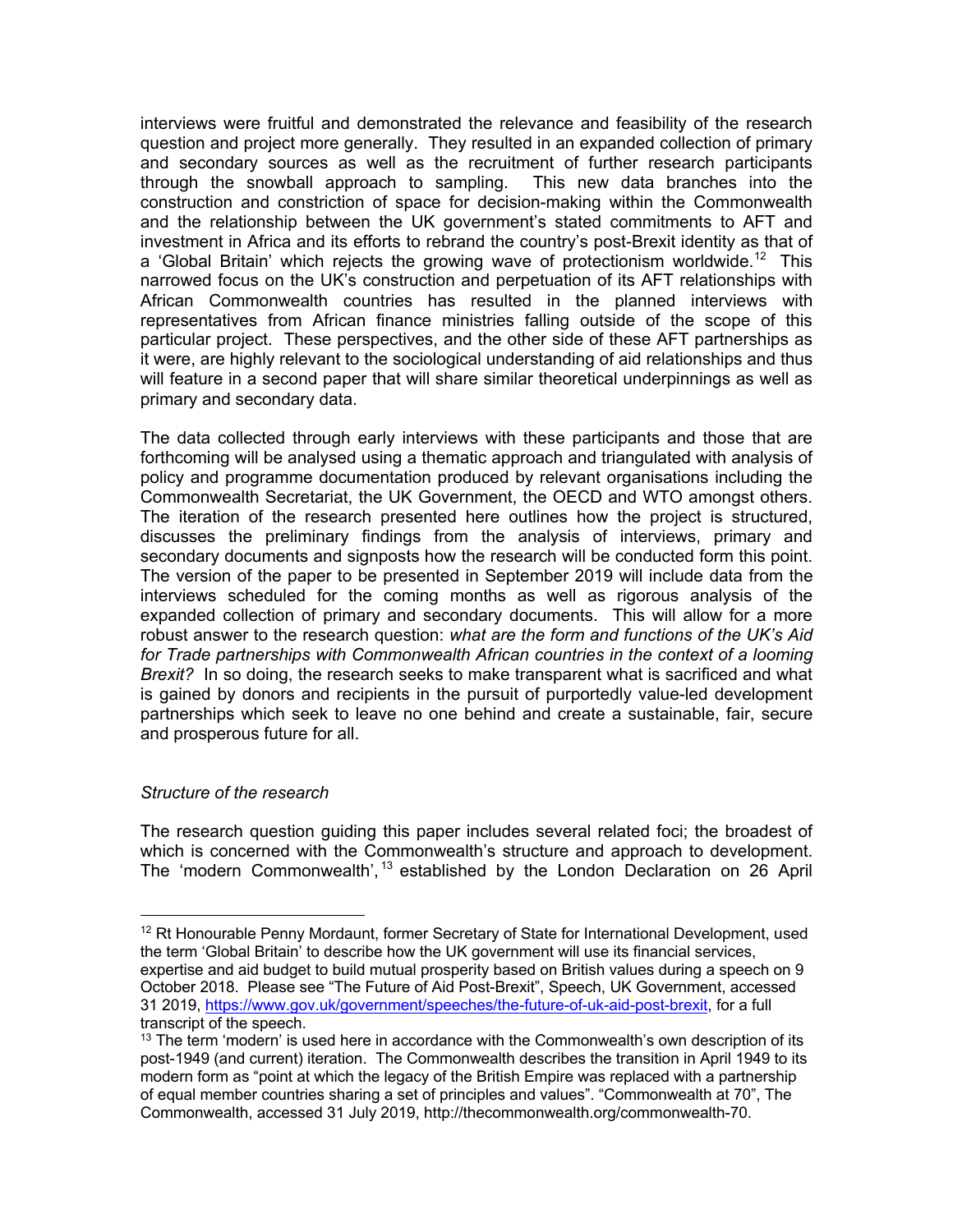1949,<sup>14</sup> includes the voluntary membership of 53 countries around the world.<sup>15</sup> The Commonwealth Secretariat (the 'Secretariat' hereafter), established in 1965, is the main intergovernmental body within the Commonwealth. Led by Secretary General Patricia Scotland, the Secretariat convenes high-level meetings including the biennial CHOGM summits, executes the plans agreed by Heads of Government, and supports member countries to improve their governance and strengthen their institutions through the provision of technical assistance, election monitoring and expert advice.<sup>16</sup> The Secretariat's work is guided by the values outlined in the Commonwealth Charter. The full list of shared Commonwealth values includes: democracy; human rights; international peace and security; tolerance, respect and understanding; freedom of expression; separation of powers; rule of law; good governance; sustainable development; protecting the environment; access to health, education, food and shelter; gender equality; importance of young people in the Commonwealth; recognition of the needs of small and vulnerable states; and the role of civil society.  $17$  Intra-state cooperation for development is purportedly fueled by the cultural and historical connections of Commonwealth members. These connections, including a shared language and legal system are purportedly strengthened by the values listed in the Charter. "For an organization of 53 member countries embarking on plans for enhancing economic co-operation, it is a major advantage and head-start to have such commonalities and established commercial partnerships in the institutional and regulatory frameworks across the Commonwealth, in areas such as customs, banking and insurance, transport, standards, intellectual property, competition policy and professional services".<sup>18</sup> Other related organisations within the Commonwealth include the Commonwealth Foundation (CWF) and the Commonwealth Enterprise and Investment Council (CWEIC). The former is a stand-alone intergovernmental organization funded by Heads of Government which provides a platform for the participation of civil society in dialogue about issues relevant to policy, governance and development. The CWEIC is a non-profit organization that promotes private-sector growth, trade and investment within the Commonwealth.

The narrower focus of this question examines the UK government's purported enthusiasm for Aid for Trade and the application of it in its development programmes with Commonwealth African countries. The UK government's interest in and use of AFT is certainly not unique. What is unique, however, are the converging political and economic contexts in which this approach to development is being applied. These contexts include the UK government's stated commitments to using aid money to fund trade and private sector growth in development countries. Former Prime Minister Theresa May made this commitment in the same speech in Cape Town, in which she

- 2019, http://thecommonwealth.org/sites/default/files/inline/London-Declaration.pdf.
- <sup>15</sup> Membership includes 19 countries from Africa, 7 from Asia, 13 from the Caribbean and Americas, 3 from Europe and 1 from the Pacific region (APPG & ODI, 2018, p.9).

<sup>&</sup>lt;sup>14</sup> The London Declaration, signed by the Prime Ministers of the United Kingdom, Australia, New Zealand, South Africa, India, Pakistan, and Ceylon as well as Canada's Secretary of State for External Affairs describes India's decision to remove King George IV as their head of state, introducing a republican system, yet continue to recognise him as the head of the Commonwealth. The Commonwealth, "The London Declaration", (1949):1, accessed 31 July

<sup>16</sup> "About Us", The Commonwealth, accessed 31 July 2019, http://thecommonwealth.org/aboutus.<br><sup>17</sup> "Charter of the Commonwealth", The Commonwealth, accessed 31 July 2019,

http://thecommonwealth.org/sites/default/files/page/documents/CharteroftheCommonwealth.pdf. <sup>18</sup> APPG & ODI, "Our Shared and Prosperous Future", 18.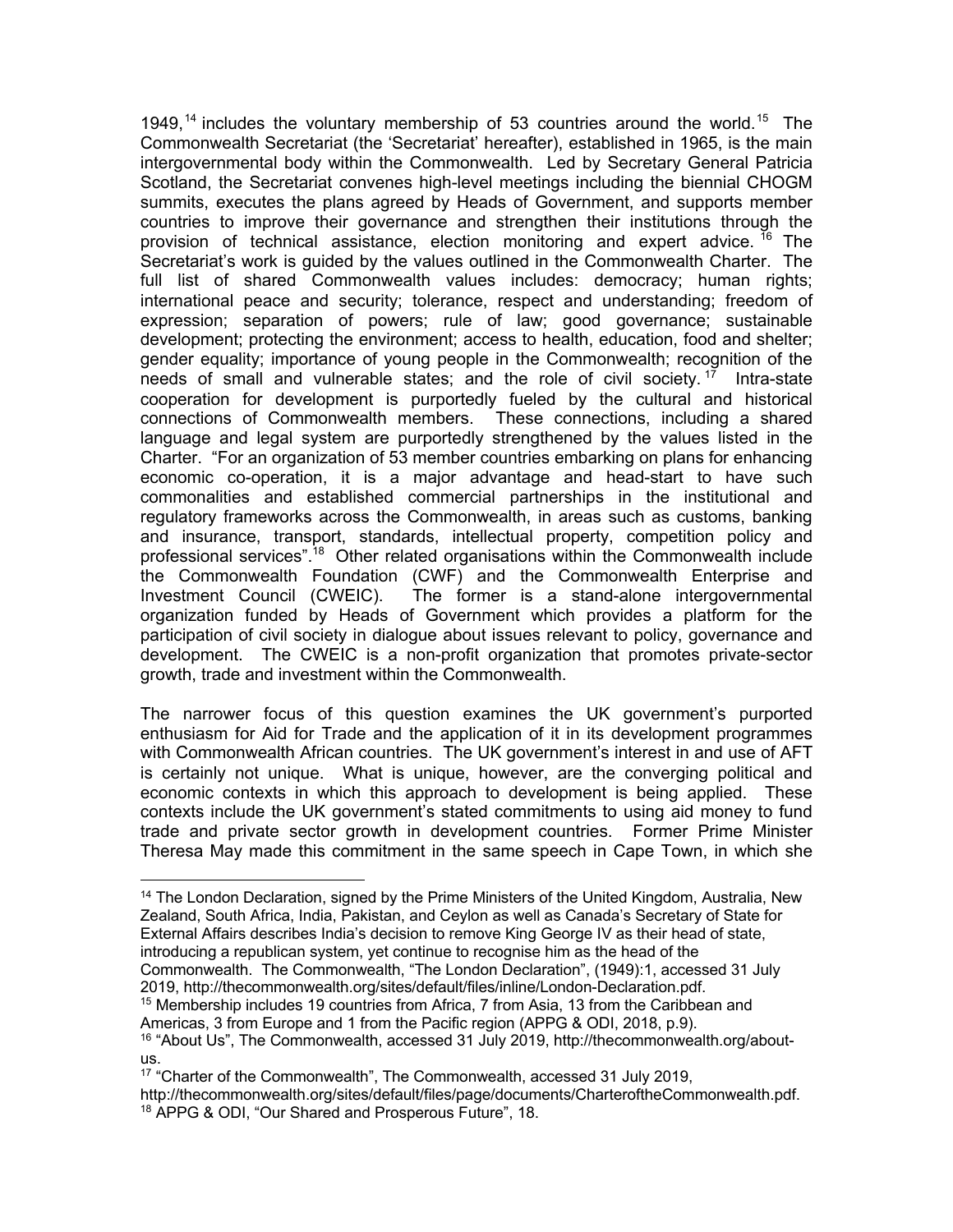outlined her ambition for the UK to become the G7's biggest investor in Africa by 2022.<sup>19</sup> This focus on supporting the growth and development of trade is couched in language discussed above about Britain being a global nation reaching out to developing countries to create mutual prosperity. This commitment to reach outwards and build partnerships with developing countries in particular, is anti-protectionist in nature. The Commonwealth has expressed a similar commitment by stating that it fears that countries may become increasingly protectionist. This isolation could damage markets and limit opportunities for growth and development, particularly for Small and Vulnerable Economies (SVEs) within the Commonwealth. It states its commitment to support fair and inclusive multilateral trading between its members.<sup>20</sup> The final element of this complex context is the change in leadership from Theresa May to Boris Johnson on 24 July 2019. It is unclear at this stage how or if Johnson's leadership will impact the UK government's stated commitment to using AFT to support sustainable development in developing countries. It is now all the more important to understand these commitments and determine if there are gaps between the rhetoric and reality of this approach to development at this time of political uncertainty.

### *Literature Review*

## *Sociology of development*

Viterna and Robertson (2015) trace the evolution of the field of sociology of development from the twentieth century, highlighting its role in analyses of how complex issues like inequality, gender and state action, amongst others, impact development. They explain that the sociology of development began to lose academic and public attention in the 1980s as its critical view of the global capitalist system did not fit with the predominant paradigm of the time – neoliberalism. $21$  Over time, sociologists refocused their work in several related sub-fields including globalization, economic and political sociology. Viterna and Robertson argue that the diffusion of sociology of development into these sub-fields and the failure of sociologists to identify themselves as development practitioners excluded them from important discussions relevant to policy-making and problem-solving. The authors contend, that given the opportunity, sociologists could have added to the discussion by examining the ways in which actors, institutions, and contexts interact to impact how social change takes place around the world.<sup>22</sup> The authors also trace the understanding and application of a number of prominent theories in the field more broadly. These include World Systems and Dependency theories, examining exclusion of developing countries from the capitalist system and New Growth theory, which states that 'smarter growth' requires the engagement of institutional actors and investment in human capital. $^{23}$  This study of the support and application of human capital facilitates the analysis of how institutions, market and states interact and are shaped by the complex systems and contexts in which they operate.<sup>24</sup>

<sup>&</sup>lt;sup>19</sup> "PM's speech in Cape Town: 28 August 2018", Speech, UK Government, last accessed 31 July 2019, https://www.gov.uk/government/speeches/pms-speech-in-cape-town-28-august-2018.

<sup>20</sup> APPG & ODI, "Our Shared and Prosperous Future",14.

 $21$  Jocelyn Viterna and Cassandra Robertson, "New Directions for the Sociology of Development", *Annual Review Sociology*, 41 (2015):10.

<sup>22</sup> ibid:15.

<sup>&</sup>lt;sup>23</sup> Elhanan Helpman, 2004, cited in Viterna and Robertson, "New Directions"18.

<sup>&</sup>lt;sup>24</sup> Viterna and Robertson, "New Directions" 20.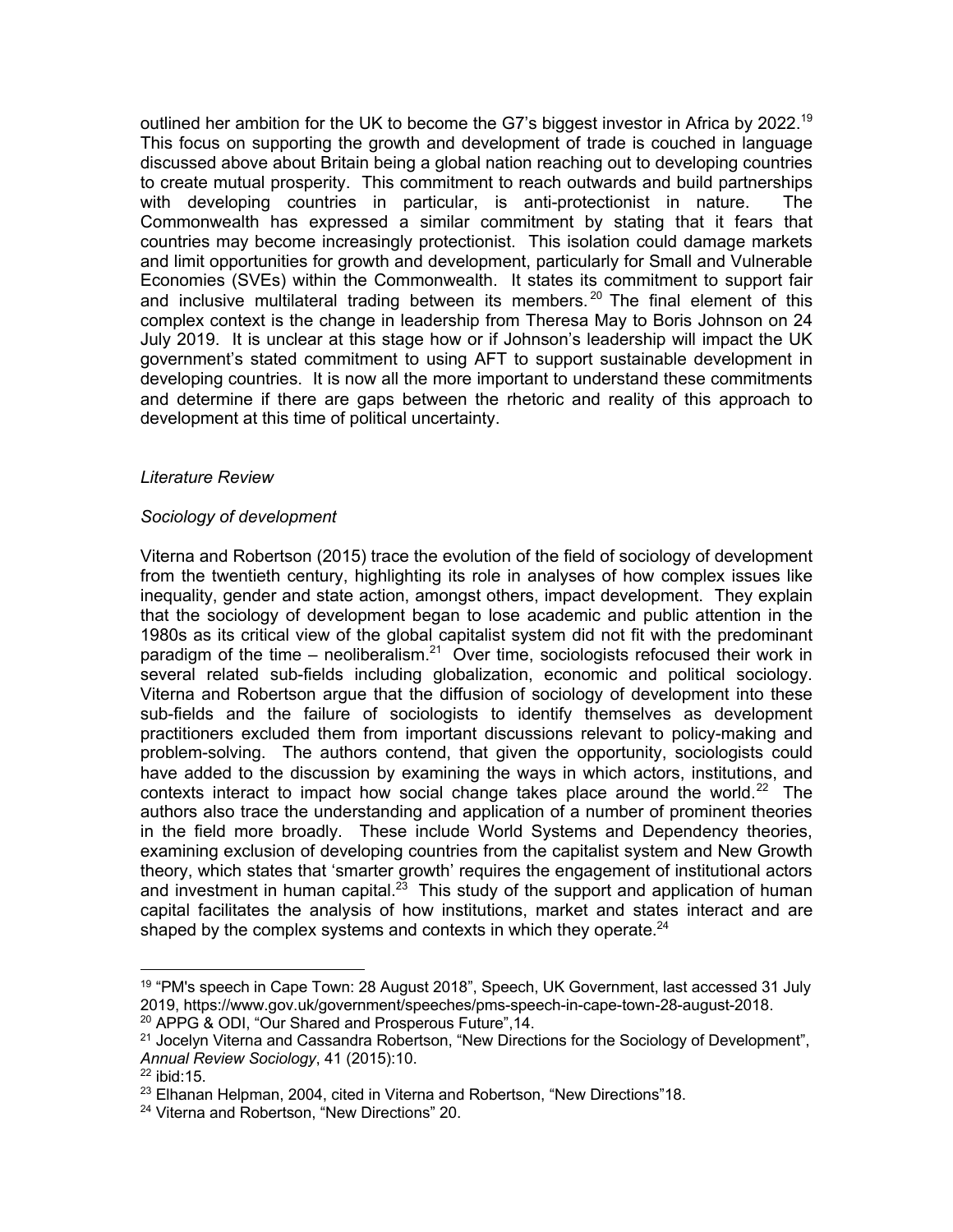Drawing on similar themes and theories, Harry Bernstein (1979) discusses the dichotomy of critical and optimistic perspectives of growth, world systems, and key actors within the sociological study of development. He relates the former perspective to the assertation by some that sociology must look beyond the purported ideologies of modernization to understand why developing countries are still poor and isolated.<sup>25 26</sup> This approach, the 'sociology of underdevelopment' as it were, sees underdevelopment as an active process rather than an enduring state of being in which poor countries are passive and cannot escape.<sup>27</sup> As such, underdevelopment is understood to be the result of historical processes and systems, i.e. capitalism, through which rich Western nations stay rich.<sup>28</sup> Bernstein clarifies that the emphasis on obstacles to development inherent within theories of modernization perpetuate the notion that developing countries struggle because they are deviating from Western norms and processes of development in some way.<sup>29</sup> These depictions of obstacles and problems in development and the resulting policy-based solutions to mitigate them leave modernization theories open to criticism for being overly prescriptive and admiring of Western forms of and paths to development.<sup>30</sup>

The sociology of development facilitates the investigation of the actions, motivations and values of a range of different actors. Norman Long (2001) attempts to rebalance what he describes as development study's obsession with the role of conditions and contexts in social life by applying an actor-oriented perspective informed by a social constructionist understanding of the social world. $3<sup>1</sup>$  Long's work recognizes the role of individual agency and interaction of these actors in contestations over meaning, legitimacy and control in development. His Actor-Oriented Social Constructionist Approach explains how individual actors and groups internalize and interpret external factors in their lives differently. Their interpretations are informed not only by their lived experiences but by both the intended and unintended consequences of their and other actors' projects and programs. The larger contexts and frames of meaning in which these projects take place also impact how actors understand their lived experiences.  $32\,33$ Blake D. Ratner (2004) also applies a constructionist approach to his analysis of sustainable development. He recognizes that the meaning of this multidimensional concept is informed by the diverse and sometimes competing values of actors interacting in local, national, regional, and global contexts.<sup>34</sup>

<sup>&</sup>lt;sup>25</sup> Harry Bernstein, "Sociology of Underdevelopment vs Sociology of Development?" in *Development Theory: Four Critical* Studies, ed. David Lehmann (London: Routledge, 1979), 77. <sup>26</sup> Ivaar Oxaal, et al., cited in Bernstein "Sociology of Underdevelopment" 77.

 $27$  Ibid.

 $^{28}$  Ibid, 84.<br> $^{29}$  Ibid, 81.<br> $^{30}$  Ibid, 82.

<sup>31</sup> Norman Long, *Development Sociology: Actor Perspectives* (London and New York: Routledge).

 $32$  Ibid.

<sup>&</sup>lt;sup>33</sup> Please see Jennifer Melvin "Optimising the role of Sub-Saharan African Remittance Senders in Sustainable Development", *European Journal of Development Research*, 31 no.3, for the application of this theoretical approach to the sociological study of international remittance senders in Sub-Saharan Africa.

<sup>&</sup>lt;sup>34</sup> Blake D. Ratner, "'Sustainability' as a Dialogue of Values: Challenges to the Sociology of Development", *Sociological Inquiry*, 74, no.1 (2004): 55.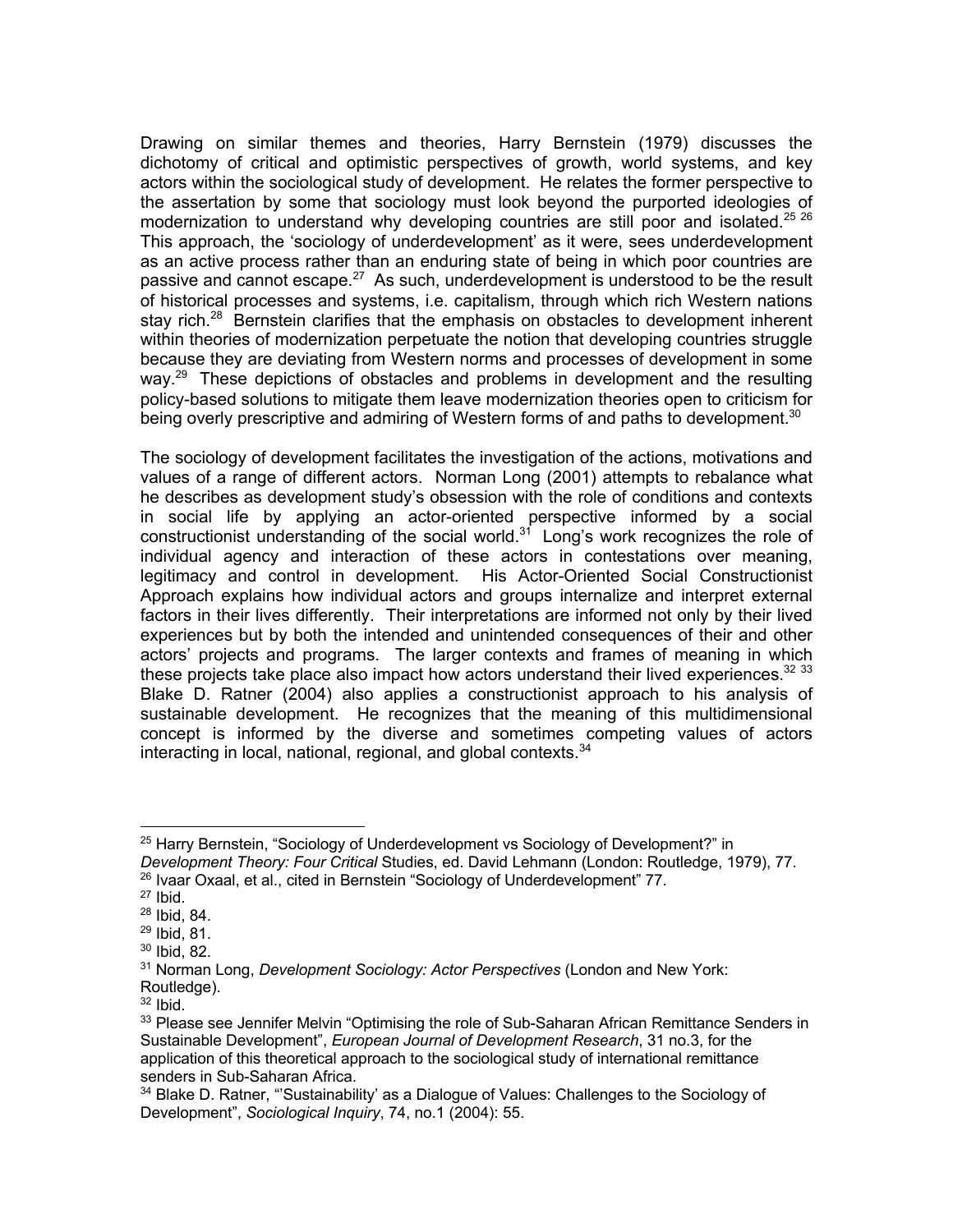Other authors, including Samuel Cohn (2016) focus on the state as a key actor in development. Cohn recognizes the importance of this role by providing a comprehensive list of both positive and negative ways in which states impact development. These range from creating and legitimizing credit institutions and providing basic infrastructure to interfering in business by taking bribes and raising costs of money to investors by over-borrowing.<sup>35</sup> In their review of the literature, Viterna and Robertson (2015) emphasize the impact of not only state behaviour but that of institutions within and outside of states. They clarify that sociologists reject the notion that one type of institution or institutional process can explain outcomes in development. Rather, they point to the sociological analysis of the action of both states and institutions in the complex contexts in which development takes place.<sup>36</sup> This commitment to understanding contextual specificity lends sociologists a richer understanding of how complementary and conflicting interests, actions and forces impact development. As Cohn and Hooks argue, "Development is a process that combines all of the social, economic, political, and cultural forces that make up a society – as well as both local and global dynamics – and interweaves contemporaneous events with historical legacies. Development is profoundly synthetic. There are few analytic traditions, methodologies, theories, regions, or historical periods that do not inform this process in some way. It therefore follows that the study of development needs to be profoundly synthetic, as well".<sup>37</sup> The sociology of development provides the flexibility and rigor to examine how the values, interests and actions of a wide variety of institutional, individual and group actors impact development processes in the contexts in which they take place.

## *Findings*

*The findings presented here are preliminary only as data will continue to be collected and analyzed throughout August and September 2019. These findings demonstrate the author's initial impressions of the primary and secondary data. The findings and discussion that will be included in the conference paper will be more rigorously analyzed as they will be informed by a more robust set of data. The primary data discussed here comes from pilot interviews as well as a series of documents produced by key stakeholder organisations including but not limited to the Commonwealth Secretariat, UK Government, and the House of Commons. Please see the bibliography for a full list of primary documents.* 

A number of broad themes have begun to emerge from the preliminary analysis of the primary and secondary data discussed above. These themes have been roughly categorized into three sets to facilitate discussion of their meaning in the contexts from which they emerge. The first set of themes emphasise the benefits of AFT, membership in the Commonwealth and partnership with the UK for recipient states, particularly African countries and SVEs. The second set of themes focus on the purportedly unique

<sup>35</sup> Samuel Cohn, "The State and Development", in *The Sociology of Development Handbook*, ed. Gregory Hooks (Oakland: University of California Press, 2016): 394-395.

<sup>&</sup>lt;sup>36</sup> Viterna and Robertson, "New Directions" 20.

<sup>&</sup>lt;sup>37</sup> Samuel Cohen and Gregory Hooks, "Introduction: a Manifesto for the Sociology of Development", in *The Sociology of Development Handbook*, ed. Gregory Hooks (Oakland: University of California Press, 2016): 5.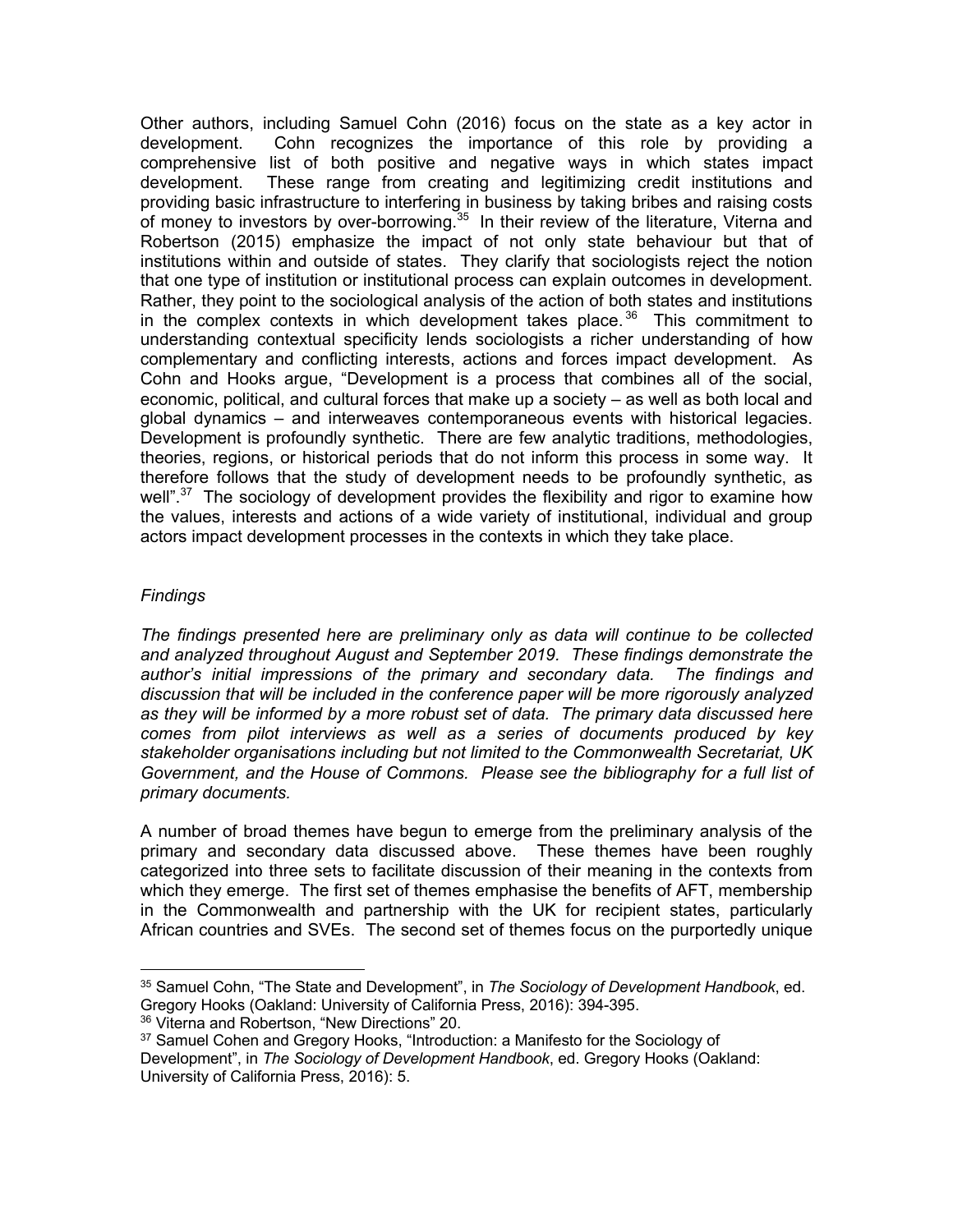characteristics of both the Commonwealth and the UK that bolster the success of membership and partnership respectively. The third set, which will be expanded as the research continues, identifies some of the tradeoffs and synergies perpetuated by UK AFT relationships and aid relationships more broadly.

Aid for Trade supports developing countries to build their capacity, skills and infrastructure for trade in a number of ways. Donors may provide technical and adjustment assistance, invest in certain industries and sectors to improve productive capacity, and/or fund infrastructure projects that will allow countries to grow their domestic markets and access global ones more effectively.<sup>38</sup> AFT is relevant to development not only because it is counted as a form of ODA, but because it helps developing countries to access international markets and benefit from the opportunities this affords. As Stiglitz and Charlton (2006) state, access to markets is not enough, "…without decent roads, efficient ports, and the technical capability to produce and distribute goods of sufficient quality, new trade opportunities are meaningless for the poorest countries".<sup>39</sup> The high costs of transport in Sub-Saharan African countries constrain economic growth and trade in parts of the region. Edwin Laurent and Mohammad Razzaque (2011), using the findings from a study sponsored by the Commonwealth Secretariat, argue that AFT has a particularly positive effect on trade policy, regulation and economic infrastructure in this region.<sup>40 41</sup> Mendez-Parra et al., (2017) writing for the Overseas Development Institute (ODI) in London present similar findings: doubling the amount of AFT given decreases the cost of imports by 5% in African countries and SVEs. The authors include giving more and better focused AFT as one of their Ten Policy Priorities for Trade and Development in the Commonwealth. They contend that AFT is most impactful when it focuses on mitigating the greatest constraints to trade, reinforces existing policies and institutions in recipient countries and brings multiple actors together.<sup>42</sup>

The All-Party Parliamentary Group for Trade Out of Poverty (APPG) in association with ODI encouraged Commonwealth Heads of Government to keep trade in the centre of their plans for development at the CHOGM summit in April 2018. Their comprehensive final report, released in the same month as the summit, includes recommendations for Commonwealth member states to strengthen partnerships between governments, businesses, diaspora and civil society. "Government-to-government partnerships" as they are called in the report, focus on AFT. The authors outline the opportunities for cooperation between donor and recipient states within the Commonwealth structure. Member states have the opportunity to discuss pertinent issues and strategies during meetings convened by the Secretariat and share examples of best practice, coordinate strategies and make plans to advance successful programs through knowledge-sharing

https://unctad.org/sections/ditc\_tncdb/docs/ditc\_tncd\_bpgeneva03-06\_en.pdf, 18.

 $38$  WTO "Aid for Trade Fact Sheet"<br> $39$  Joseph E. Stiglitz and Andrew Charlton, "Aid for Trade: a Report for the Commonwealth Secretariat", (2016), accessed 31 July 2019,

<sup>40</sup> Commonwealth Secretariat, "Assessing the Effectiveness of Aid for Trade", (2011), accessed 31 July 2019, https://www.oecd.org/aidfortrade/47700215.pdf, 6.

 $41$  The case study prepared by Edwin Laurent and Mohammad Razzaque for the Commonwealth Secretariat. It summarizes a number of studies sponsored by the Secretariat and thus does not reference the specific study from which the point about the impact of AFT in Sub-Saharan Africa was originally made.

<sup>42</sup> Mendez-Parra, et al., "10 Commonwealth Policy Priorities", 11.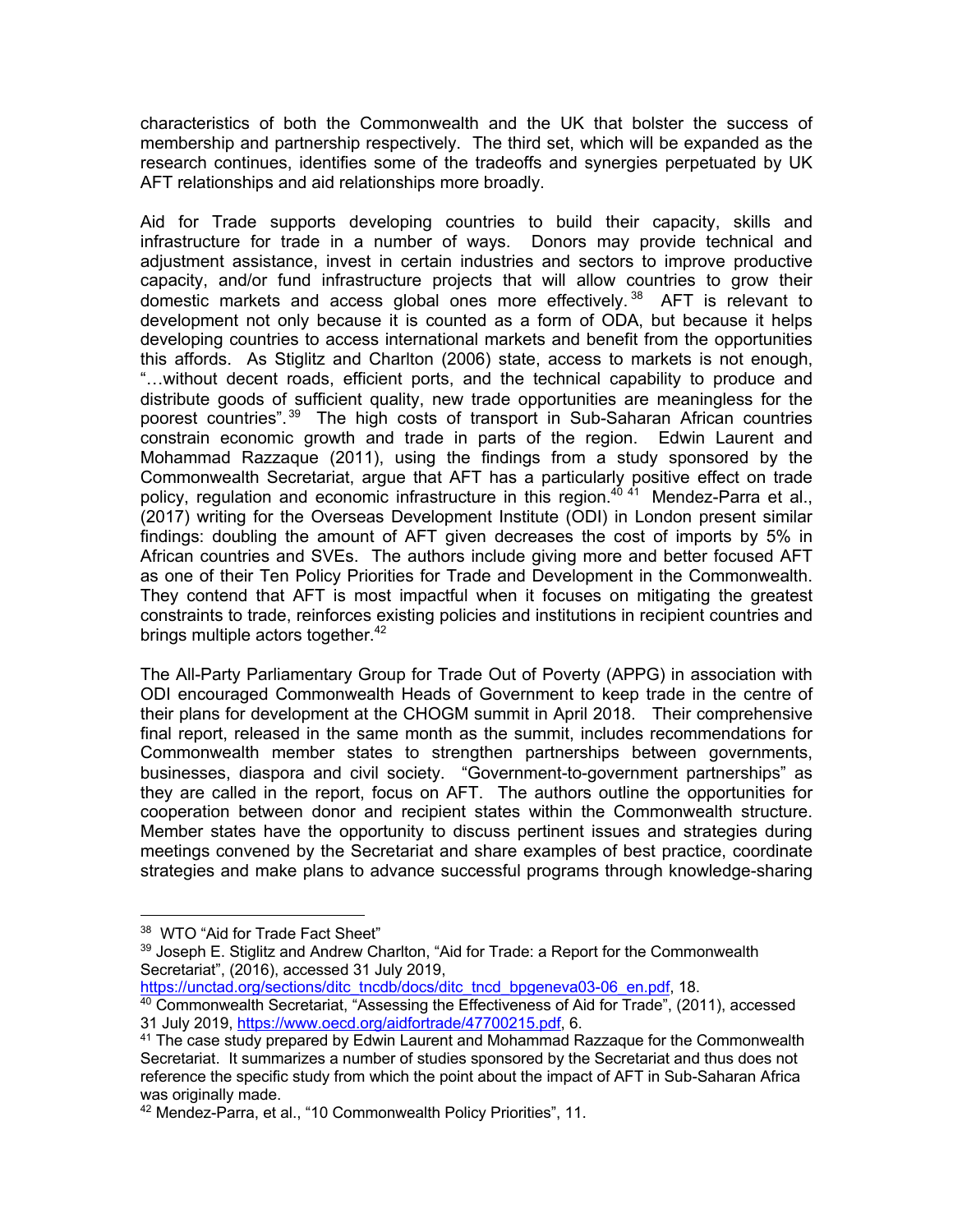platforms.<sup>43</sup> These opportunities for cooperation and dialogue are purportedly part of what makes the Commonwealth unique, particularly with regard to how it promotes sustainable development. Two of the participants in the pilot interviews emphasized numerous qualities that make the organization uniquely able to support the sustainable development of its members. These include a common language and legal system, as discussed earlier in this paper<sup>44</sup> as well as the voluntary nature of the organization.<sup>45</sup> The Secretariat's chief role as convener of the Commonwealth, means it cannot compel members to behave in any particular way. The participant described these convening powers and the organization's voluntary nature not as weaknesses but rather, as conditions for greater adaptability to the interests and needs of member countries. This flexibility to respond to changes in the global discourse about development has been integral to the Commonwealth's survival and continued relevance. It has also allowed the organization to better represent the voices of its smallest and most vulnerable states at the UN.<sup>46</sup> The APPG expressed a similar sentiment about the positive impact of the Commonwealth's structure and approach. The group clarified that while the Commonwealth may not share the budgets of the World Bank or IMF or have power to make and enforce rules like the WTO, its ability to convene 53 countries far exceeds that of other international organisations.<sup>47</sup> Both research participants concur that the Commonwealth's shared values, enshrined in its Charter are important, but only aspirational. The shared history of its members is not as important as the documents discussed earlier in this paper make it seem. Rather, it is the shared consequences of this history, e.g. the diaspora, that create opportunities for cooperation and development in member countries. 48

A House of Commons International Trade Committee meeting in November 2018 highlights the context in which the UK is pursuing trade and AFT within the Commonwealth. This context also informs why and how the UK depicts itself as a donor and partner for development. Nigel Evans a Conservative MP, asked, "You say that you want to use trade for closer ties to the Commonwealth. Why have we left it so late? We could have done it before, irrespective of Brexit, couldn't we?" George Hollingbery, the Minister of State for Trade Policy at the time, responded to the question by stating his surprise that the UK has not done more to foster these opportunities. He clarified that the UK is changing its trade relationships with Commonwealth countries going forward and there are Trade Commissioners now in place to support these plans.<sup>49</sup> Aid for Trade will purportedly feature prominently in the UK's relationships with Commonwealth countries. Dr Brendan Vickers from the Commonwealth Secretariat commended the UK for its role as a global leader in AFT as it has committed more than  $£1$  billion GDP to regional and multilateral AFT programmes. He did however, clarify, that there is room

 $46$  Ibid.

<sup>43</sup> APPG & ODI, "Our Shared and Prosperous Future", 39.

<sup>44</sup> Richard Burge, interview with author, 26 June 2019.

<sup>45</sup> Name withheld, interview with author, 15 July 2019.

<sup>47</sup> APPG & ODI, "Our Shared and Prosperous Future", 19.

<sup>&</sup>lt;sup>48</sup> Burge, interview, 26 July 2019.<br><sup>49</sup> Please see House of Commons International Trade Committee, "Trade and the Commonwealth: developing countries", Fifth report of session 2017-2019, (21 Nov 2018), accessed 31 July 2019,

https://publications.parliament.uk/pa/cm201719/cmselect/cmintrade/667/667.pdf , for the full transcript of the meeting.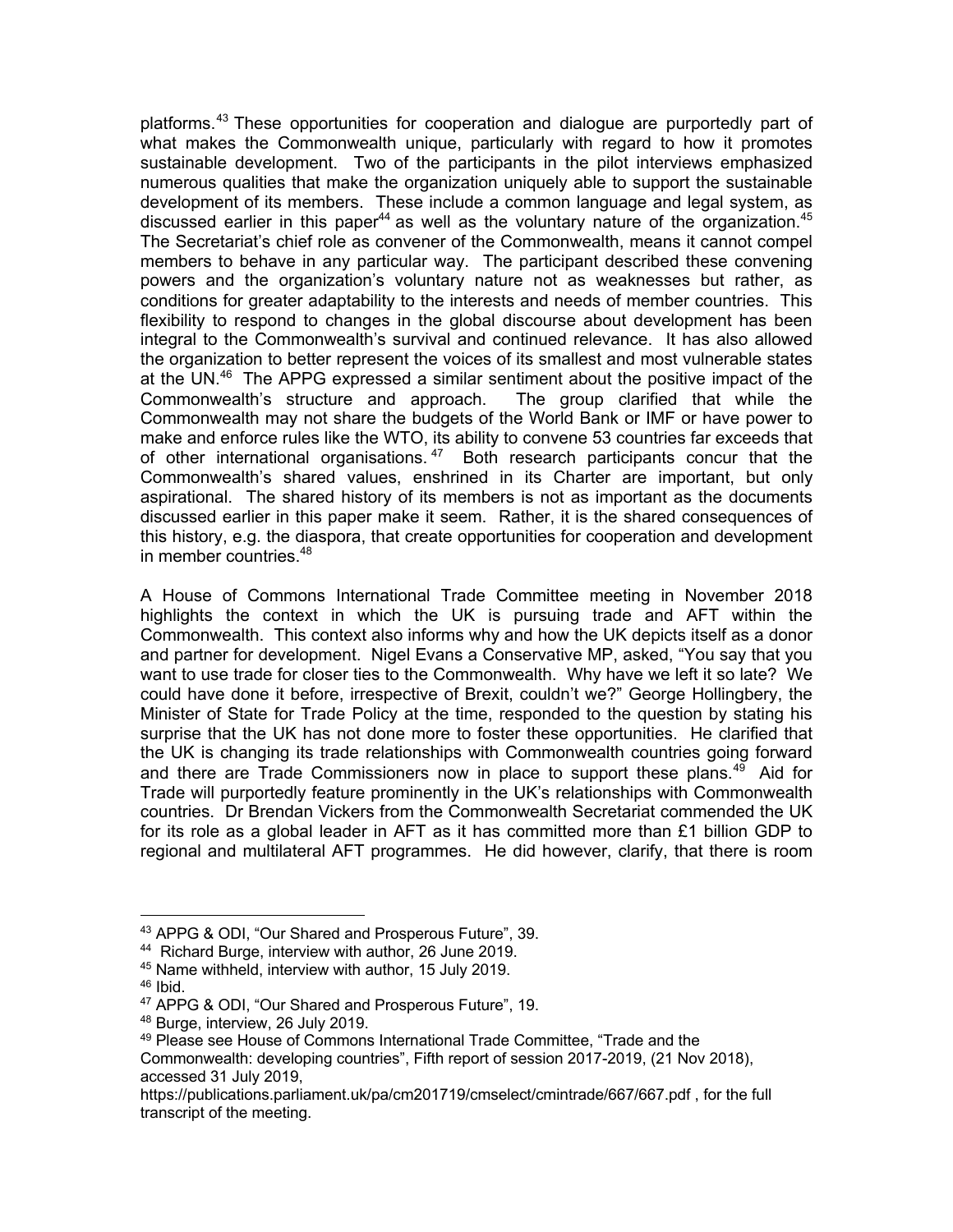for improvement, for instance, the government could increase and adapt its support for productive capacity. 50

The UK's identity as a global leader and champion of AFT and both aid and trade more broadly is a salient concept in the data. The country is depicted by political leaders as the best donor and partner for development, driven by its commitment to leaving no one behind. Rt Hon Penny Mordaunt describes the UK as a "powerhouse of commerce and wealth creation", driven by the country's selfless values.<sup>51</sup> A similar statement is made about the role the City of London in the UK's unique offering to development.<sup>52</sup> The City, Burge argues, provides the skills, experience and connection to support innovative trade and investment.<sup>53</sup> Mordaunt explains in her speech how the government will best make use of these skills and experiences in the context of Brexit. The government plans to use the opportunity created by Brexit in conjunction with their aid budget and the expert knowledge of the financial services sector of the City to a dual end: bring the people of Britain greater financial security and end extreme poverty. "We will harness the huge opportunities in Asia and Africa. Global Britain wants mutual prosperity; based on British values. And I want to use our development programmes to help build the foundation of a more inclusive global economy".<sup>54</sup> This emphasis of British values and interests reflects former Prime Minister Theresa May's assertation that the UK is a trusted partner in development that can bring more to its partners than simply government funding. She does stipulate that the UK's approach to aid and investment in Africa, including seeking to be the G7's number one investor in Africa by 2022, is not about extending the country's geopolitical authority. Rather the UK is seeking to build partnerships based on mutual benefits of economic growth and security for both partners. "True partnerships are not about one party doing unto another, but states, governments, businesses and individuals working together in a responsible way to achieve common goals".<sup>55</sup>

### *Discussion and next steps of the research*

The enthusiasm of key stakeholders including the UK's Conservative Party, the All-Party Parliamentary Group for Trade out of Poverty, and the Commonwealth Secretariat, amongst others, for AFT and the UK's approach to it more specifically has obscured a clear view of the tradeoffs of such relationships thus far. Moving forward, the research will more closely examine the first two sets of themes in addition to a third set that has begun to emerge in interviews and analysis of primary documents. This latter set includes such themes as: transparency, accountability, trust, voice and participation, and point to the challenges and benefits of constructing aid relationships that mutually benefit donors and recipients. If the UK is to live up to its commitment to put Britain first and 'leave no one behind' it must become clearer how it promotes its own interests while protecting those of both recipients and the poorest people living in these countries. The next steps of the research include conducting the remaining interviews of the sample, taking examples from current UK AFT partnerships with Commonwealth African countries (both successful and not) to understand more fully how these relationships are

 $50$  Ibid.

<sup>51</sup> UK Government, "The Future of Aid Post-Brexit".

 $52$  Burge, interview, 26 July 2019.<br> $53$  Ibid.

<sup>54</sup> UK Government, "The Future of Aid Post-Brexit".

<sup>55</sup> UK Government, "PM's Speech in Cape Town"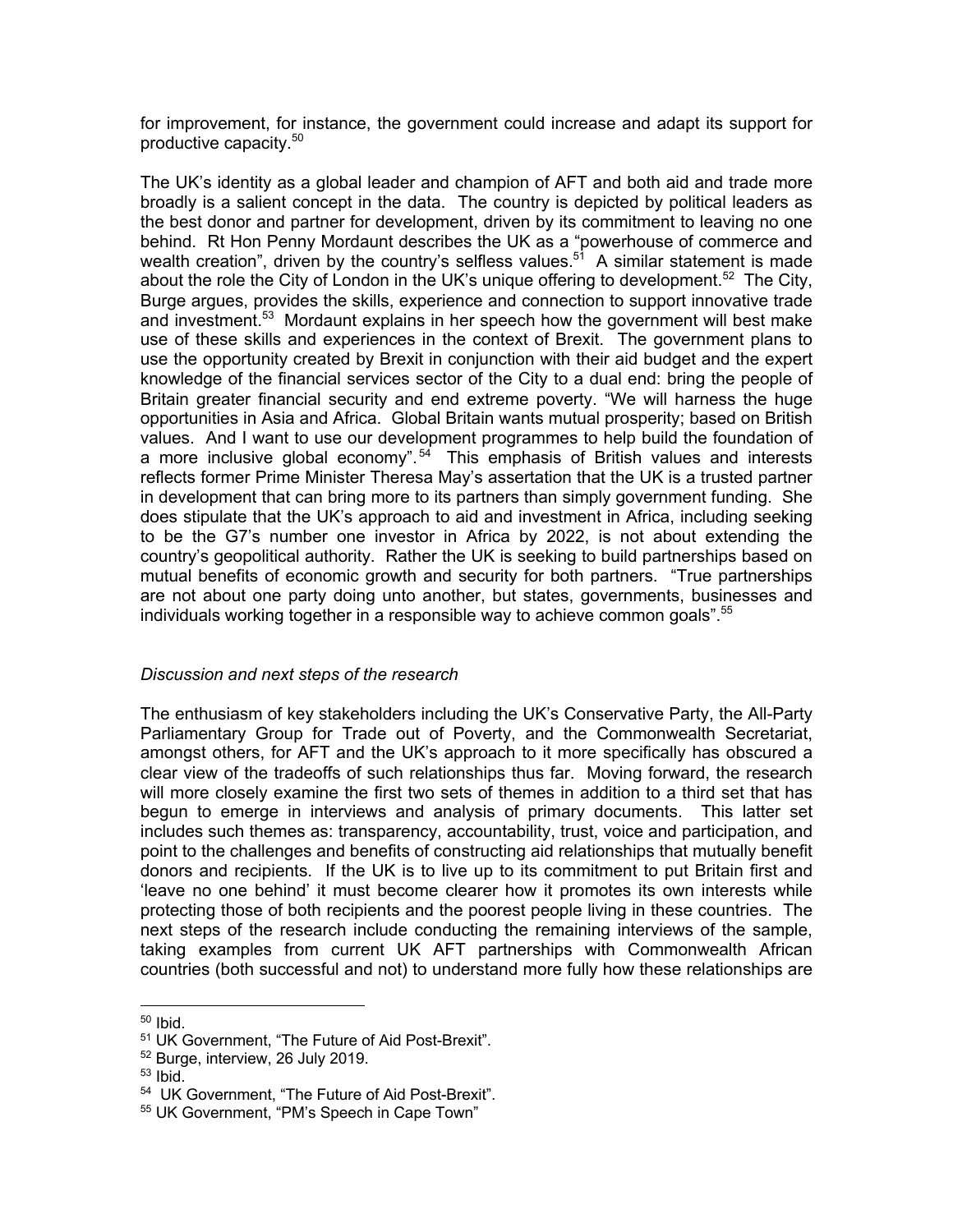constructed and perpetuated. Finally, this data will be analyzed thematically to understand the values and interests that guide the UK's action in the highly uncertain times of a looming Brexit and new leadership under PM Boris Johnson.

#### *List of Pilot Interviews*

Richard R Burge, former Chief Executive of CWEIC, 26 June 2019

Name Withheld 28 June 2019

Name Withheld 15 July 2019

Mark Napier, the Director of FSD Africa, 31 July 2019

#### *Bibliography*

APPG & ODI. "Our Shared and Prosperous Future: An Agenda for values-led trade, inclusive growth and sustainable jobs for the Commonwealth." (April 2018). Accessed 31 July 2019. http://tradeoutofpoverty.org/wp-content/uploads/2018/04/Our-Shared-Prosperous-Future-April-2018.pdf

Bernstein, Harry. "Sociology of Underdevelopment vs Sociology of Development?" In *Development Theory: Four Critical* Studies, edited by David Lehmann, 77-107. London: Routledge, 1979.

CHOGM 2018. "The Ambition." Accessed 31 July 2019. chogm2018.org.uk

Cohn, Samuel. "The State and Development." In *The Sociology of Development Handbook*, edited by Gregory Hooks, 394-413. Oakland: University of California Press, 2016.

Cohen, Samuel and Hooks, Gregory. "Introduction: a Manifesto for the Sociology of Development." In *The Sociology of Development Handbook*, edited by Gregory Hooks, 1-18. Oakland: University of California Press, 2016.

House of Commons. "Briefing Paper Number 8549." (17 April 2019). Accessed 31 July 2019. https://researchbriefings.parliament.uk/ResearchBriefing/Summary/CBP-8549.

House of Commons International Trade Committee. "Trade and the Commonwealth: developing countries." Fifth report of session 2017-2019 (21 Nov 2018). Accessed 31 July 2019. https://publications.parliament.uk/pa/cm201719/cmselect/cmintrade/667/667.pdf.

Long, Norman. *Development Sociology: Actor Perspectives*. London and New York: Routledge, 2001.

Melvin, Jennifer. "Optimising the role of Sub-Saharan African Remittance Senders in Sustainable Development." *European Journal of Development Research*. 31 no.3 (2019): 684-702.

Mendez-Parra, Max, et al., "10 Commonwealth Policy Priorities for Trade and Development." (2017). Accessed 31 July 2019. https://www.odi.org/sites/odi.org.uk/files/resourcedocuments/11341.pdf